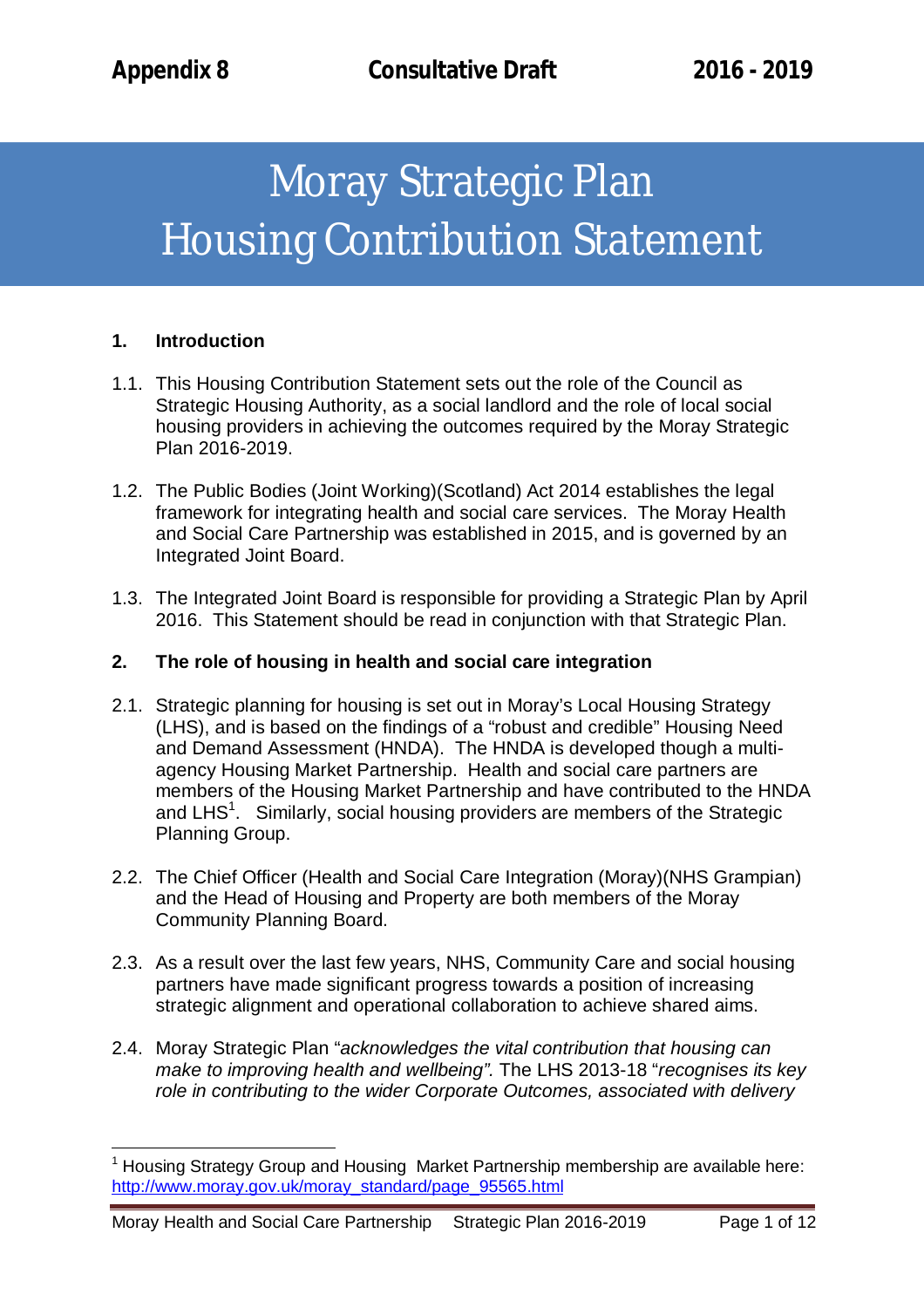*of Community Care services*", and national health and wellbeing outcomes to be delivered through health and social care integration.

2.5. This Statement is intended to provide a linkage between the LHS and the Strategic Plan. It will set out details of the extent of the current provision made by Moray Council and local Housing Associations. This Statement will also set out details of future investment and improvement plans which will contribute to the aims of the Integration Authority, and to the National Outcomes.

# **3. Locality Planning**

- 3.1. The HNDA/LHS and Local Development Plan use 6 Housing Market Areas (HMA) to set targets and monitor outcomes. Housing Market Areas are based on patterns in the origin of house purchasers, i.e. patterns and trends in locations households chose to live in. The Strategic Plan localities are determined primarily by GP groupings. The localities in each plan have been identified using different methodologies, at different times, and both have been subject to rigorous consultation processes.
- 3.2. These separate processes have resulted in localities in each Plan which are broadly similar. Both sets of localities should be recognisable and logical to the general public, whether seeking rehousing or housing services, or health and social care services, or both.
- 3.3. The similarity in localities will allow synergy in target setting and service delivery right across housing, planning, health and social care.

# **4. Key issues and drivers in the housing market**

- 4.1. Moray HNDA 2011 includes detailed analysis of supply and demand of specialist housing. In 2014, the Scottish Government updated their HNDA Guidance to include improved guidance on assessing the need for specialist housing. HNDAs are required to consider the current and future housing requirements of specialist needs groups including older people, people with physical and sensory disabilities, people with learning disabilities and people with mental health or substance misuse problems.
- 4.2. HNDAs are required to focus on the scale and type of specialist housing provision required rather than on an individual's illness, condition or equality group. Although data on prevalence rates of long term sickness and disabilities do exist, these trends do not directly translate into a need for alternative housing, or a disabled adaptation. Moray's HNDA bases its assessment of specialist housing need on trends amongst households with assessed medical needs on the Council's Housing List at that time (2010/11). The Council will begin work on a new HNDA during 2016.
- 4.3. The HNDA 2011 found:
	- A need for 424 affordable houses per year for 10 years to meet existing and future housing need.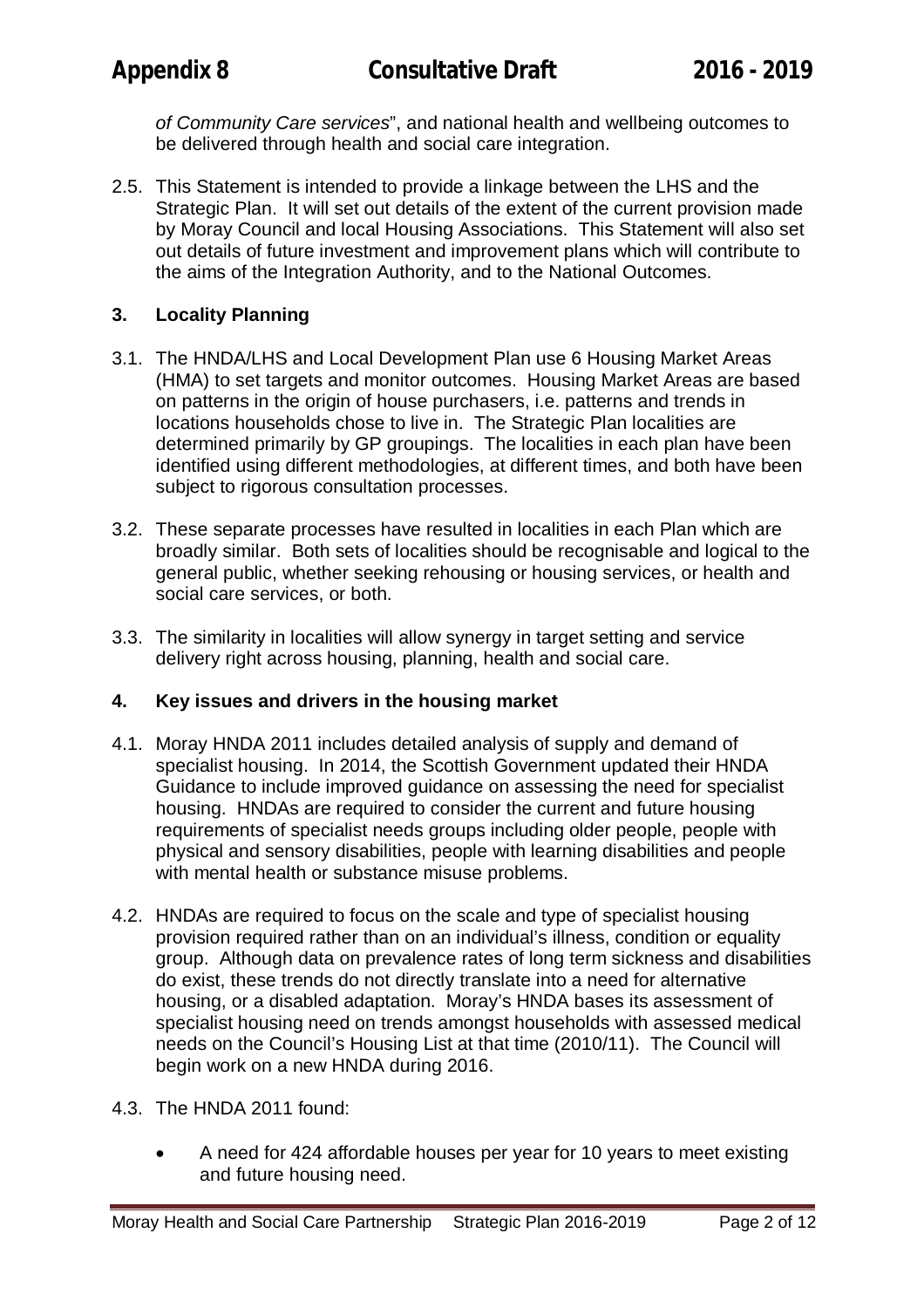- Projections indicate an ageing population, fewer families with children, and a trend towards smaller households.
- Significant affordability problems in the private housing market
- Moray had proportionally fewer care home places than neighbouring authorities, and the Scottish average
- Moray was, in 2010, amongst the authorities with the least provision of social housing for older people in Scotland.
- A lack of appropriately designed, private sector housing options for older and/or disabled people
- An acute shortage of wheelchair accessible housing in the affordable rented sector
- There was sufficient supported accommodation available to meet the needs of people with mental health problems and/or drug/alcohol abuse problems.
- 4.4. Since 2011, the HNDA findings relating to the housing needs of people with Learning Disabilities have been superseded by a more comprehensive needs assessment led by Community Care.
- 4.5. Since 2011, the demand for extra care housing has been verified by a housing needs study commissioned by Hanover Housing Association, to support their significant capital investment in Moray.
- 4.6. The HNDA is also intended to be a reference document. The HNDA calculates the estimated number of affordable rented relets that will be available from current stock. Current estimates are presented in the table below:

| House type                              | <b>Estimated relets per year</b><br>from existing social rented stock<br>(Moray Council and Housing Associations) |                     |                      |                            |                               |                   |              |
|-----------------------------------------|-------------------------------------------------------------------------------------------------------------------|---------------------|----------------------|----------------------------|-------------------------------|-------------------|--------------|
|                                         | <b>Buckie</b><br><b>HMA</b>                                                                                       | <b>Elgin</b><br>HMA | <b>Forres</b><br>HMA | <b>Keith</b><br><b>HMA</b> | <b>Speyside</b><br><b>HMA</b> | <b>CNP</b><br>HMA | <b>Moray</b> |
| 1 bed amenity bungalow                  | 21                                                                                                                | 47                  | 13                   | 13                         | 6                             | 0.4               | 100          |
| 1 bed flat                              | 12                                                                                                                | 55                  | 21                   | 6                          | $\overline{2}$                | 0.1               | 96           |
| 2 bed amenity bungalow                  | $\overline{7}$                                                                                                    | 14                  | 5                    | 3                          | 1                             | 0.2               | 30           |
| 2 bed general needs house<br>or flat    | 39                                                                                                                | 135                 | 40                   | 18                         | 9                             | 0.8               | 241          |
| 2 bed wheelchair accessible<br>bungalow | $\overline{0}$                                                                                                    | $\Omega$            | $\Omega$             | $\Omega$                   | $\Omega$                      | $\Omega$          | $\Omega$     |
| 3 bed bungalow                          | $\overline{0}$                                                                                                    | $\Omega$            | $\Omega$             | $\Omega$                   | $\Omega$                      | $\Omega$          | $\bf{0}$     |
| 3 bed general needs house               | 17                                                                                                                | 39                  | 10                   | 8                          | $\overline{2}$                | 0.5               | 76           |
| 4 bed bungalow                          | 0                                                                                                                 | $\Omega$            | $\Omega$             | $\Omega$                   | $\Omega$                      | $\Omega$          | $\Omega$     |
| 4 bed general needs house               | 1                                                                                                                 | 6                   | 3                    | 1                          | $\Omega$                      | 0                 | 10           |
| 5+ bed general needs<br>house           | 0                                                                                                                 | $\Omega$            | 0                    | $\Omega$                   | $\Omega$                      | $\Omega$          | 0            |
| Sheltered housing                       | 27                                                                                                                | 35                  | 5                    | 8                          | $\overline{7}$                | 3.1               | 82           |
| <b>Total</b>                            | 124                                                                                                               | 331                 | 96                   | 56                         | 28                            | 5                 | 634          |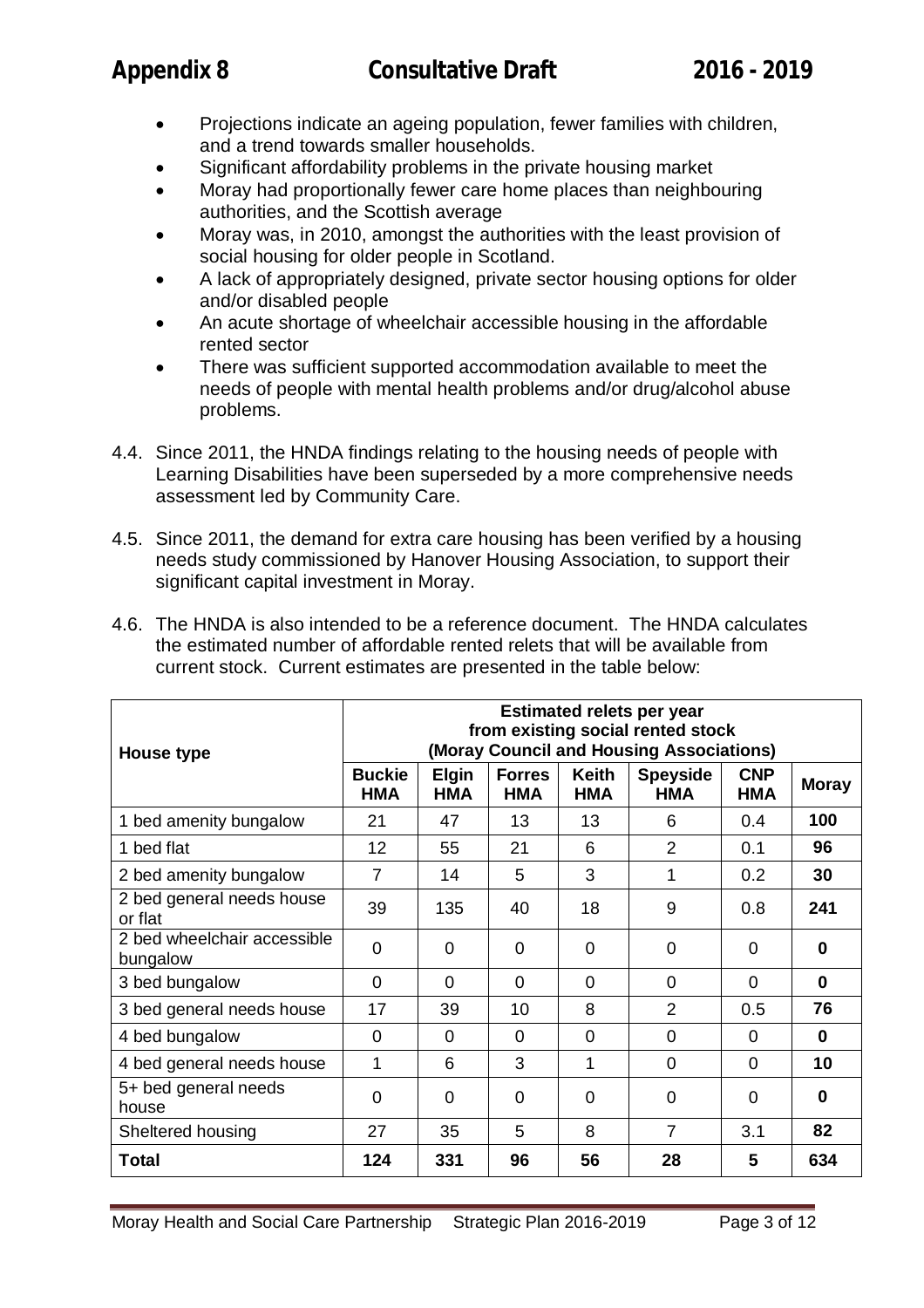# **5. Moray Local Housing Strategy 2013 – 2018**

5.1. The overall aim of the LHS is:

*To ensure that sufficient good quality, affordable housing is available to meet the needs of people living in or requiring housing in Moray.*

- 5.2. Strategic outcomes are organised around 6 Priorities:
	- Priority 1: To address housing need to improve access to housing
	- Priority 2: To meet our legal duties to homeless households
	- Priority 3: To assist people with particular housing needs
	- Priority 4: To improve the energy efficiency of housing and address fuel poverty and climate change
	- Priority 5: To improve the condition of Moray's housing stock<br>Priority 6: To promote successful, safe, sustainable communi
	- To promote successful, safe, sustainable communities and social inclusion
- 5.3. The LHS includes an Action Plan which is updated annually<sup>2</sup>. Many of these actions can make a contribution to the aims of the Joint Integration Authority.
- 5.4. In recent years, the Council as Housing Authority has gained a deeper appreciation of the complexities of issues relevant to health and social care services and the integration agenda, gained primarily through participation in the development of the Moray Joint Commissioning Strategy for Older People's Services 2013-2023. As a result of this deeper understanding, the LHS 2013- 18 includes the actions listed below, all of which contribute to the shared aim of enabling people to live well at home, or in a homely setting.

| <b>LHS Action</b>                                                           | <b>Delivery</b><br>timescale | <b>National</b><br><b>Outcome</b> |
|-----------------------------------------------------------------------------|------------------------------|-----------------------------------|
| <b>Strategic Housing Investment Programme (new</b><br>build social housing) | 2013-2018                    | 1, 2, 4                           |

This LHS Action contributes to Strategic Plan Outcomes:

- 1. More people will live well in their communities the population will be responsible for their own health and wellbeing – the community will respond to individual outcomes
- 2. Carers can continue in their caring role whilst maintaining their own health and wellbeing

The Council is required to publish a Strategic Housing Investment Programme (SHIP) which sets out how the available Scottish Government funding will be prioritised to meet housing need, which must include the needs of older and disabled people, but also overcrowded and homeless households.

Between 2010/11 and 2014/15, the Council completed 310 new build properties.

 $\overline{\phantom{a}}$ 

<sup>&</sup>lt;sup>2</sup> Moray's LHS and action plan is available at http://www.moray.gov.uk/moray\_standard/page\_95565.html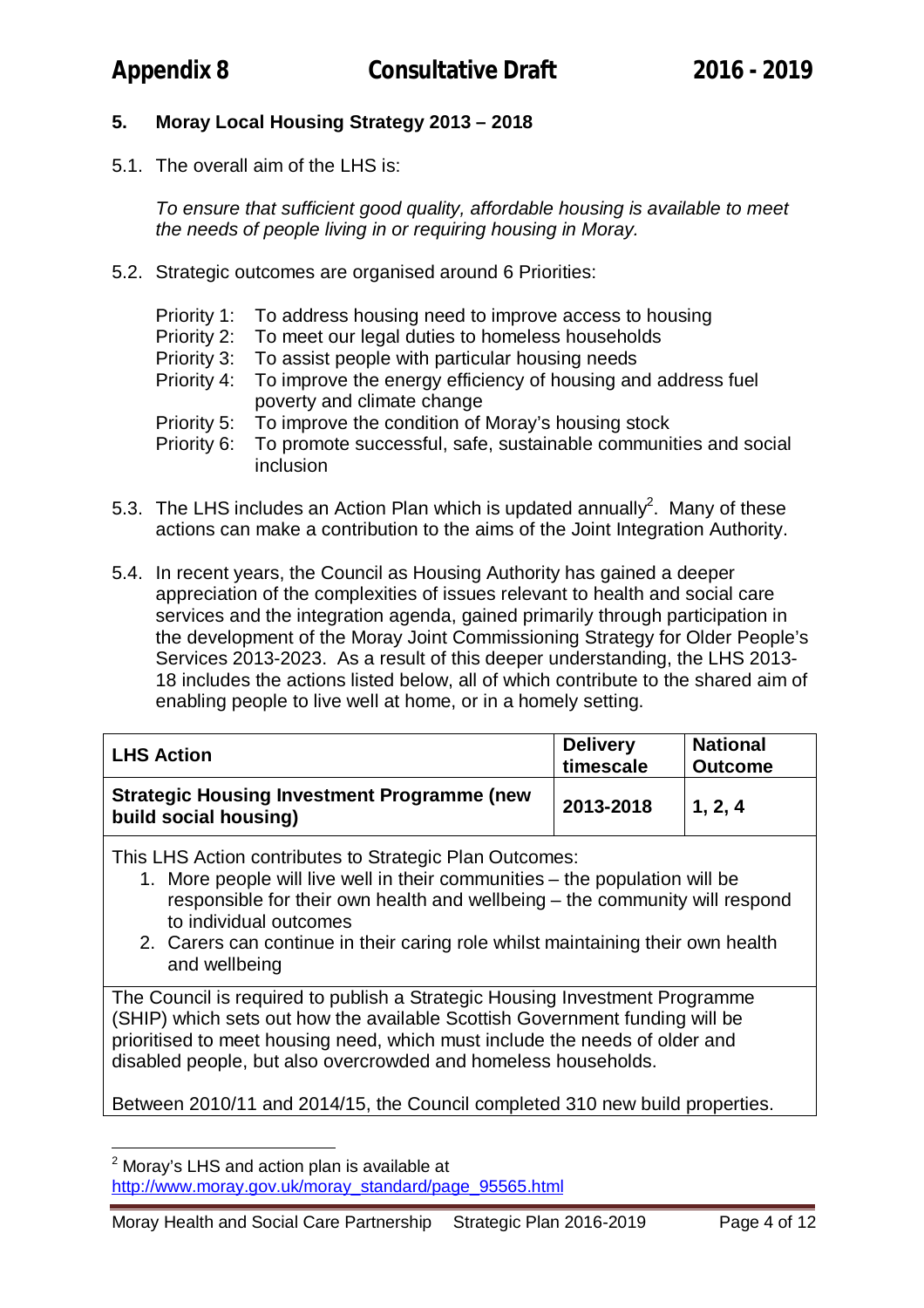|  | <b>LHS Action</b> | <b>Delivery</b><br>timescale | <b>National</b><br><b>Outcome</b> |
|--|-------------------|------------------------------|-----------------------------------|
|--|-------------------|------------------------------|-----------------------------------|

Approximately 40% of available funding is spent on ground floor amenity or wheelchair accessible units, dependant on needs within each locality. All the house types must comply with the Scottish Government's Housing for Varying Needs standards as a condition of grant funding.

Furthermore, the Council's new build house designs have evolved over time, primarily through advice from local OTs, to exceed both Housing for Varying Needs requirements and current Building Regulations, in an effort to future-proof the layouts, minimise the need for, and cost of, future disabled adaptations, and facilitate self-care or unpaid care. Common features include wetrooms to all ground floor units, door entry systems, kitchens adapted to individual needs.

Hanover Housing Association (HHA) have committed to investing in extra care developments in Moray. A 30 unit redevelopment is nearing completion at North Road, Forres. Construction on a 30 unit new development at Linkwood, Elgin is expected to begin early 2016. In addition HHA have committed to a redevelopment project at Haugh Road, Elgin to provide 19 amenity and wheelchair accessible units, due for completion during 2017/18.

Moray Council has approved prudential borrowing for 500 new build Council houses over 10 years, funded by modest rent increases.

The Council would welcome more Housing Association partners to assist in delivery of the investment programme. However, significant barriers exist and these are explained in depth in the section below on "challenges".

| <b>Local Development Plan Policy on Accessible</b> |      |       |
|----------------------------------------------------|------|-------|
| Housing (H9) and associated Supplementary          | 2015 | 1,2,4 |
| <b>Planning Guidance</b>                           |      |       |

This LHS Action contributes to Strategic Plan Outcomes:

- 1. More people will live well in their communities the population will be responsible for their own health and wellbeing – the community will respond to individual outcomes
- 2. Carers can continue in their caring role whilst maintaining their own health and wellbeing

The HNDA 2011 showed that, driven by the ageing population, housing needs are changing at a rate where it is doubtful that the public sector will be able to provide sufficient appropriately designed or adapted housing, and also that there is limited tenure choice for households with specialist needs. Therefore Moray Council is amongst the first in the UK to implement a planning policy (Policy H9) which requires housing developers to provide 10% of their private sector units for sale designed to accessible standards. The standards are set out in the Supplementary Planning Guidance and are based on Housing for Varying Needs.

This Policy forms part of the Local Development Plan, adopted in July 2015 and is now being implemented. The Supplementary Planning Guidance will be reviewed during 2016.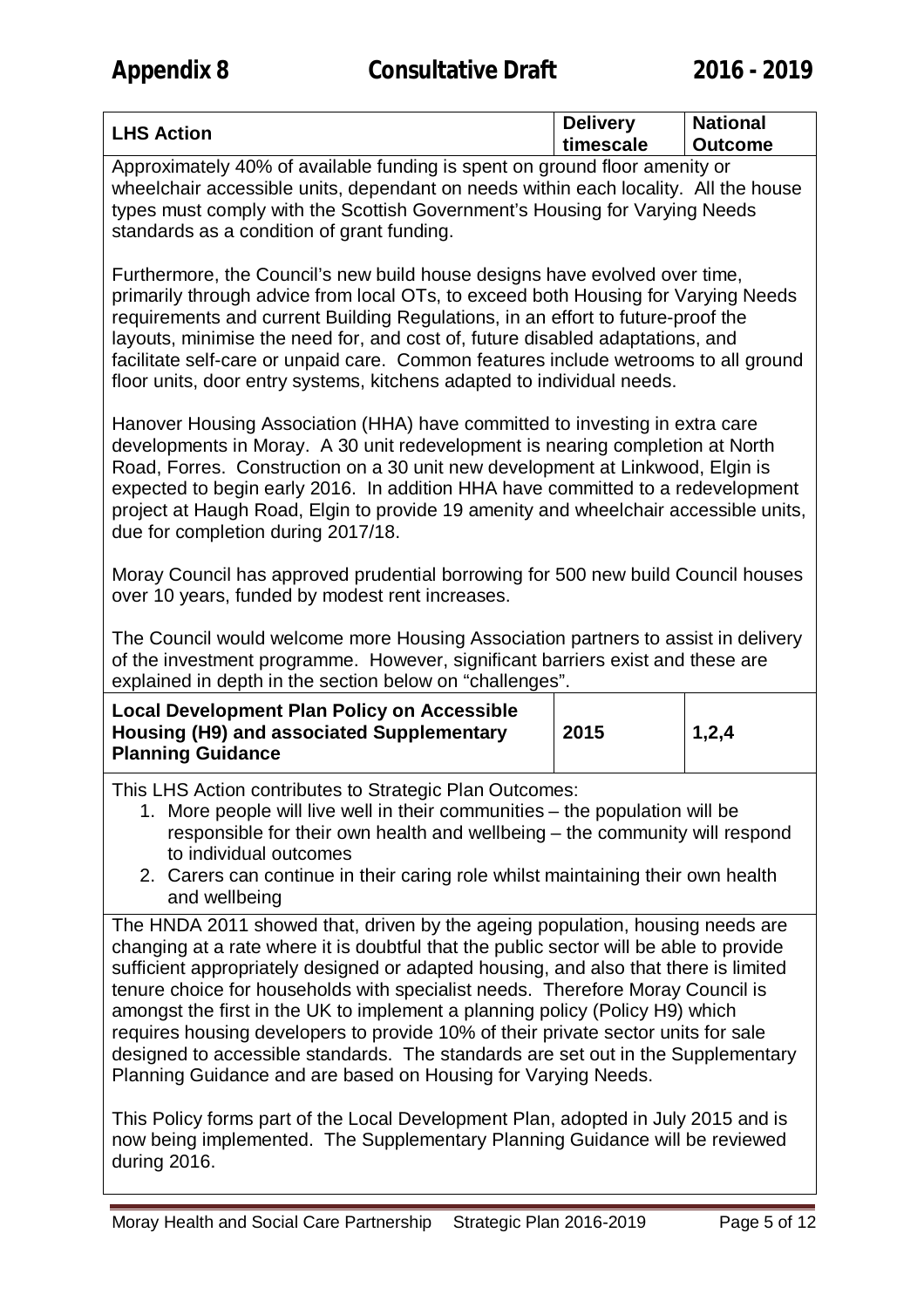| <b>LHS Action</b>                          | <b>Delivery</b><br>timescale | <b>National</b><br><b>Outcome</b> |
|--------------------------------------------|------------------------------|-----------------------------------|
| <b>Social Housing Allocations Policies</b> | 2014                         | 1,2,4                             |

This LHS Action contributes to Strategic Plan Outcomes:

- 1. More people will live well in their communities the population will be responsible for their own health and wellbeing – the community will respond to individual outcomes
- 2. Carers can continue in their caring role whilst maintaining their own health and wellbeing

The Council uses a points-based system to prioritise Housing List applications. The Council implemented a revised Allocations Policy in 2014. The new Policy included the potential to offer 2 bed ground floor Council housing to single person households, if they are in greater housing need than a 2 person household. This brings the Council's policy in to line with Scottish Government's Older Persons Strategy.

In an effort to make best use of existing housing stock, the Council's Allocations Policy also allows households to be matched to housing where adaptations have already been completed.

The revised Allocations Policy includes potential for "exceptional circumstances" points to be awarded in cases which cannot be appropriately considered within the Policy. Housing List applicants may request that their circumstances are considered by the Housing Needs Review Group.

In 2012, the Council implemented a New Build Lettings Plan applicable to the first let of any new build property. The Plan aims to create sustainable new communities, and to make best use of housing suitable for households with mobility/disability needs. The Plan allows for households with particularly specialist needs to be allocated new build housing very early in the build programme, so that design changes can be agreed and delivered, minimising costs, through detailed discussion between the household, the landlord, Occupational Therapy, Social Work and any care providers.

Housing Association services, including their Allocations Policies, are governed by the Scottish Housing Regulator.

| Homelessness, Housing Options Service and<br>housing support | Ongoing | 1,2,4 |  |
|--------------------------------------------------------------|---------|-------|--|
|--------------------------------------------------------------|---------|-------|--|

This LHS Action contributes to Strategic Plan Outcomes:

1. More people will live well in their communities – the population will be responsible for their own health and wellbeing – the community will respond to individual outcomes

4. Invest in a seamless workforce to ensure that skills, competencies and confidence match the needs to enable people to maintain their wellbeing

The Council operates a "housing options approach". This is a process which starts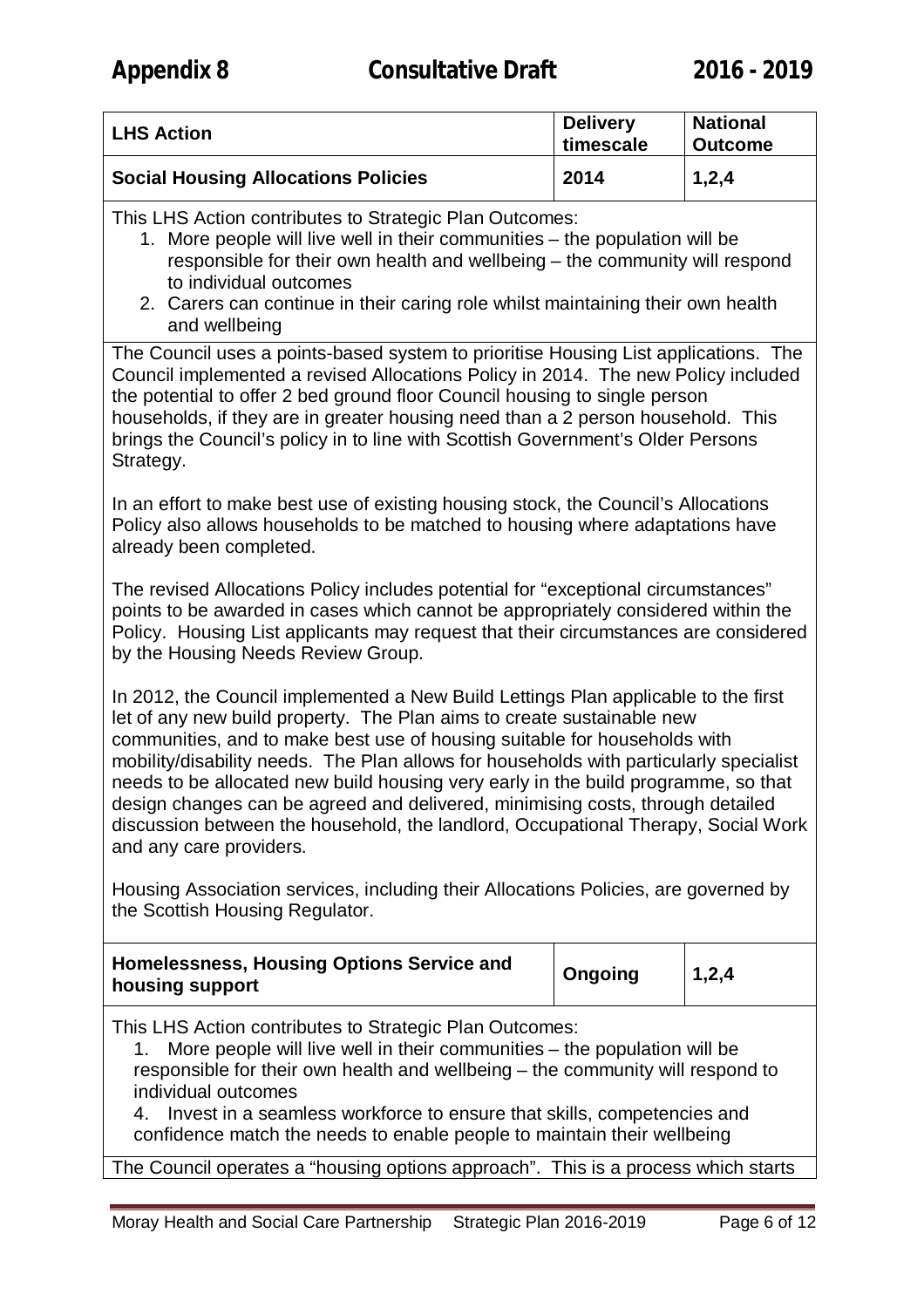| <b>LHS Action</b> | <b>Delivery</b><br><b>National</b> |                |  |
|-------------------|------------------------------------|----------------|--|
|                   | timescale                          | <b>Outcome</b> |  |

with housing advice when someone approaches the Council with a housing problem. This means looking at an individual's options and choices in the widest sense. This approach features early intervention and explores all possible tenure options, including council housing, RSL's and the private rented sector. The advice can also cover personal circumstances which may not necessarily be housing related, such as debt advice, mediation and mental health issues. Rather than only accepting a homelessness application, local authority homelessness services will work together with other services such as employability, mental health, money advice and family mediation services, etc., to assist the individual with issues from an early stage in the hope of avoiding a housing crisis.

The Housing Options service provides all types of advice and signposting which is not necessarily all housing specific. Many people who have housing need or experience homelessness have some support needs with either one or more vulnerabilities. Those with multiple needs require more intensive, multi-agency support.

The Housing Options service is dependent on the ability of local authority services and third sector agencies to recognise the issues that lead to housing need. They are rarely just about housing in isolation. With sufficient, co-ordinated early intervention from the relevant services or partner agencies of the Council, it can be possible to provide support to sustain existing accommodation rather than finding alternative housing options or making a homelessness application.

The complex issue of housing need and homelessness is rarely solved by housing alone. It is essential that the Homelessness Service maintains its links to other relevant strategies such as the Strategic Plan, to ensure shared aims are achieved.

The Scottish Housing Regulator is responsible for monitoring, assessing and reporting how well all social landlords meet the outcomes of the Scottish Social Housing Charter, which includes housing options and homeless prevention, temporary accommodation, housing support and tenancy sustainment.

| <b>Care and Repair and Disabled adaptations</b>                                                                                                                                                                                                                                                                                                     | Ongoing | 1,2,4 |  |  |
|-----------------------------------------------------------------------------------------------------------------------------------------------------------------------------------------------------------------------------------------------------------------------------------------------------------------------------------------------------|---------|-------|--|--|
| This LHS Action contributes to Strategic Plan Outcomes:<br>1. More people will live well in their communities - the population will be<br>responsible for their own health and wellbeing - the community will respond<br>to individual outcomes<br>2. Carers can continue in their caring role whilst maintaining their own health<br>and wellbeing |         |       |  |  |
| The Council's Scheme of Assistance (SoFA) provides practical and, in most cases<br>financial, assistance to households living in the private sector who are aged 60+ or<br>are disabled, in provision of disabled adaptations to their home. This Service is open<br>to referrals from the OT service as well as self referrals.                    |         |       |  |  |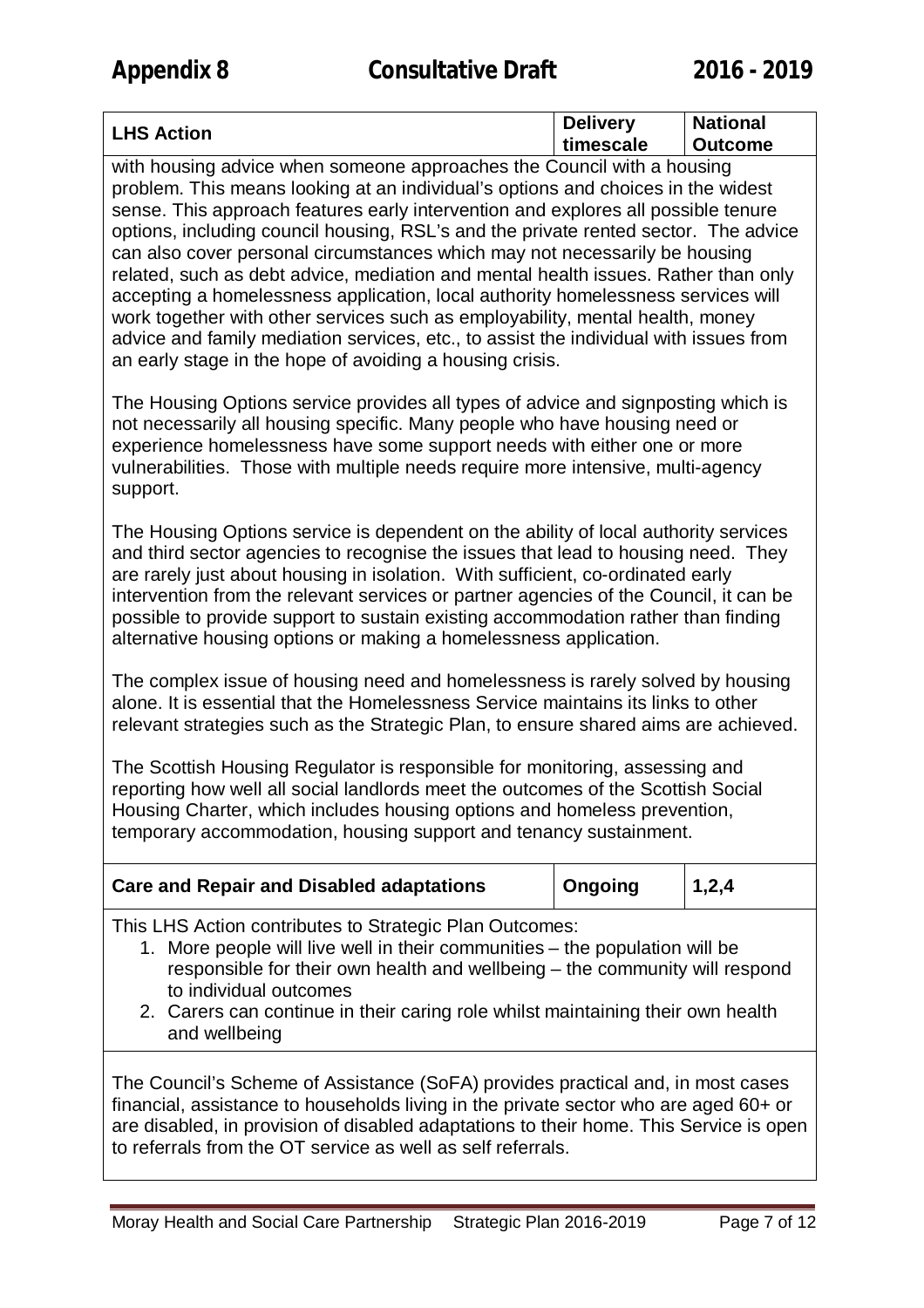| <b>LHS Action</b>                                                                                                                                                                                                                                                                                                                                                                                                                                                                                                                                                                                                 | <b>Delivery</b><br>timescale | <b>National</b><br><b>Outcome</b> |  |  |
|-------------------------------------------------------------------------------------------------------------------------------------------------------------------------------------------------------------------------------------------------------------------------------------------------------------------------------------------------------------------------------------------------------------------------------------------------------------------------------------------------------------------------------------------------------------------------------------------------------------------|------------------------------|-----------------------------------|--|--|
| Moray Council makes an annual budget allocation available for disabled adaptations<br>for its own tenants, funded by rental revenue income. Adaptations must be<br>supported by OT assessment.                                                                                                                                                                                                                                                                                                                                                                                                                    |                              |                                   |  |  |
| Housing Associations have access to Scottish Government funding for disabled<br>adaptations for their tenants.                                                                                                                                                                                                                                                                                                                                                                                                                                                                                                    |                              |                                   |  |  |
| <b>Action to minimise Fuel Poverty</b>                                                                                                                                                                                                                                                                                                                                                                                                                                                                                                                                                                            | Ongoing                      | 1,2,4                             |  |  |
| This LHS Action contributes to Strategic Plan Outcomes:<br>1. More people will live well in their communities - the population will be<br>responsible for their own health and wellbeing - the community will respond<br>to individual outcomes                                                                                                                                                                                                                                                                                                                                                                   |                              |                                   |  |  |
| The prevalence of fuel poverty is higher in Moray than the Scottish average.<br>Factors which contribute to this are Moray's low average income, higher proportion<br>of detached and/or stone built dwellings and higher proportion of areas without<br>access to mains gas.                                                                                                                                                                                                                                                                                                                                     |                              |                                   |  |  |
| Councils and Housing Associations are required to invest in their housing stock to<br>improve energy efficiency, and must comply with the EEISH by 2020. Fuel poverty<br>in Moray is more prevalent in private sector housing.                                                                                                                                                                                                                                                                                                                                                                                    |                              |                                   |  |  |
| LHS actions to minimise fuel poverty include the provision of an energy advice<br>service which covers all tenures by combining services available from the Scottish<br>Government, Moray Council, Housing Associations and REAP. The service can<br>provide income maximisation/benefits advice, energy efficiency advice, utility<br>switching advice and can include home visits if required.                                                                                                                                                                                                                  |                              |                                   |  |  |
| Since 2011, the Council has been implementing the Scottish Government's Home<br>Energy Efficiency Programme (HEEPS) in Moray. The Council has prioritised<br>projects for predominantly external wall insulation to properties in all tenures which<br>are of non-standard construction and have no wall cavity, i.e. households at greatest<br>risk of fuel poverty. These are predominantly Council, Grampian Housing<br>Association or ex right to buy properties built in the 1950s and 1960s. In 2014/15,<br>Moray received £1.102M HEEPS funding, and provided measures to approximately<br>210 households. |                              |                                   |  |  |
| In addition, the Affordable Warmth Scheme provides energy efficiency measures<br>targeted to households in receipt of passport benefits, which include disability<br>benefits and pension credit. In Moray XXX households have received measures,<br>mainly in the form of new energy efficient boilers.                                                                                                                                                                                                                                                                                                          |                              |                                   |  |  |
| <b>Challenges</b><br>6.                                                                                                                                                                                                                                                                                                                                                                                                                                                                                                                                                                                           |                              |                                   |  |  |

**6.1. Housing Related Challenges -** The overarching challenge to delivering new affordable housing remains accessing sufficient grant funding and private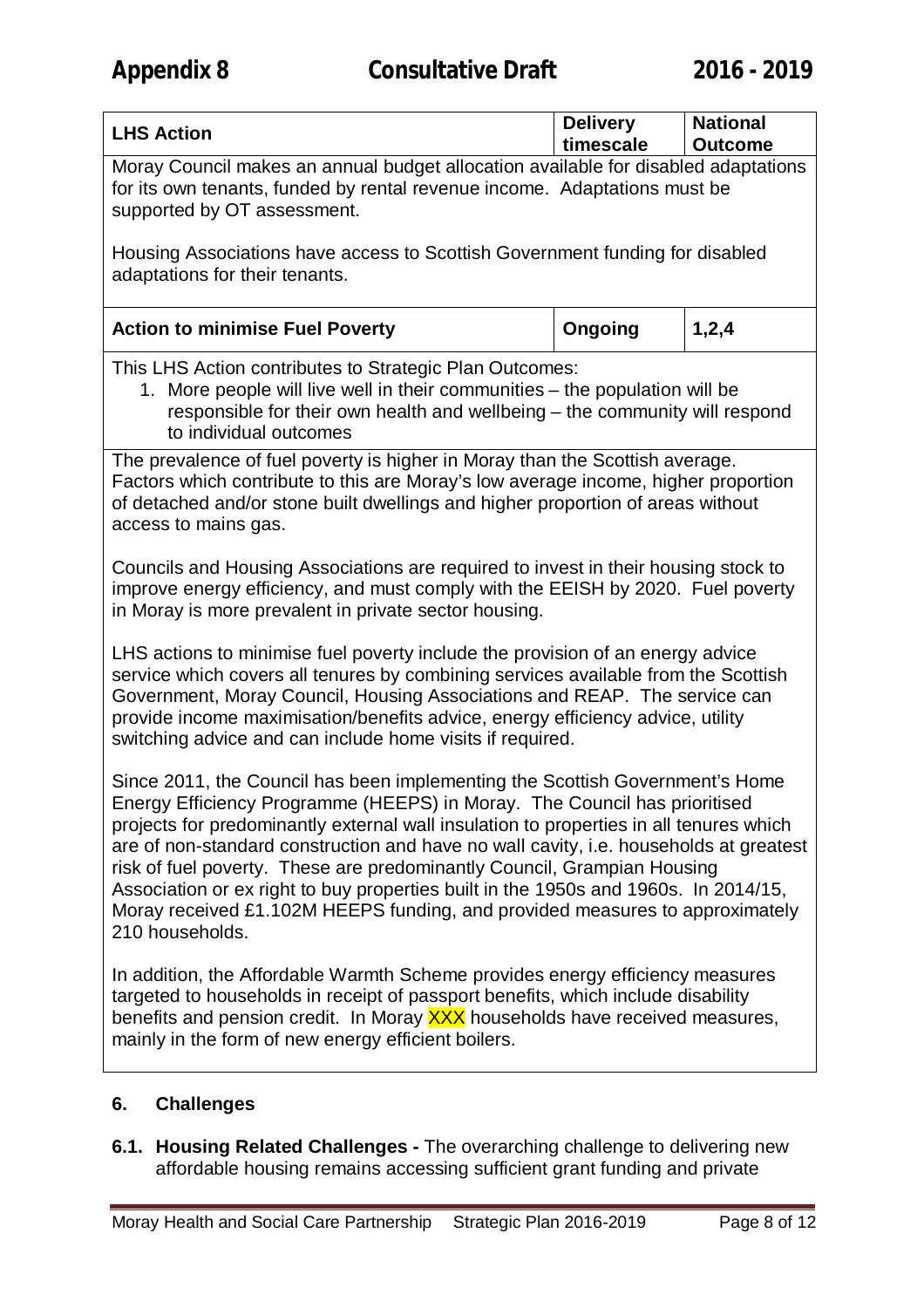finance, and sourcing sufficient development land in the right locations, at the same time.

- **6.2. Financial challenges -** Moray Council has been implementing a new build housing programme since 2010. The Council's capacity to fund its build programme is limited, and traditionally the programme is shared with Housing Associations. However, since 2008 (post-credit crunch) Housing Associations have found it difficult to borrow capital on favourable terms. Also pressure on public sector spending has led to reductions in Scottish Government subsidies. Many Housing Associations report difficulties in making developments financially viable on the current level of Scottish Government grant, whilst at the same time keeping rents low enough to be considered affordable. Other Local Authorities are in a financial position to supplement grant levels from developer contributions. Unfortunately Moray Council is not in a position to do this, as delivery of houses on each site is preferred, rather than payment of developer contributions.
- 6.3. These legitimate constraints mean that Housing Associations find it even more difficult to provide amenity or wheelchair accessible housing, because of the increased build costs associated with the increased space standards required by these house types.
- **6.4. Development Land challenges -** The Local Development Plan was adopted in July 2015. The allocation of housing land has been based on the findings of the HNDA 2011. However, many development sites are constrained for various reasons e.g. roads infrastructure.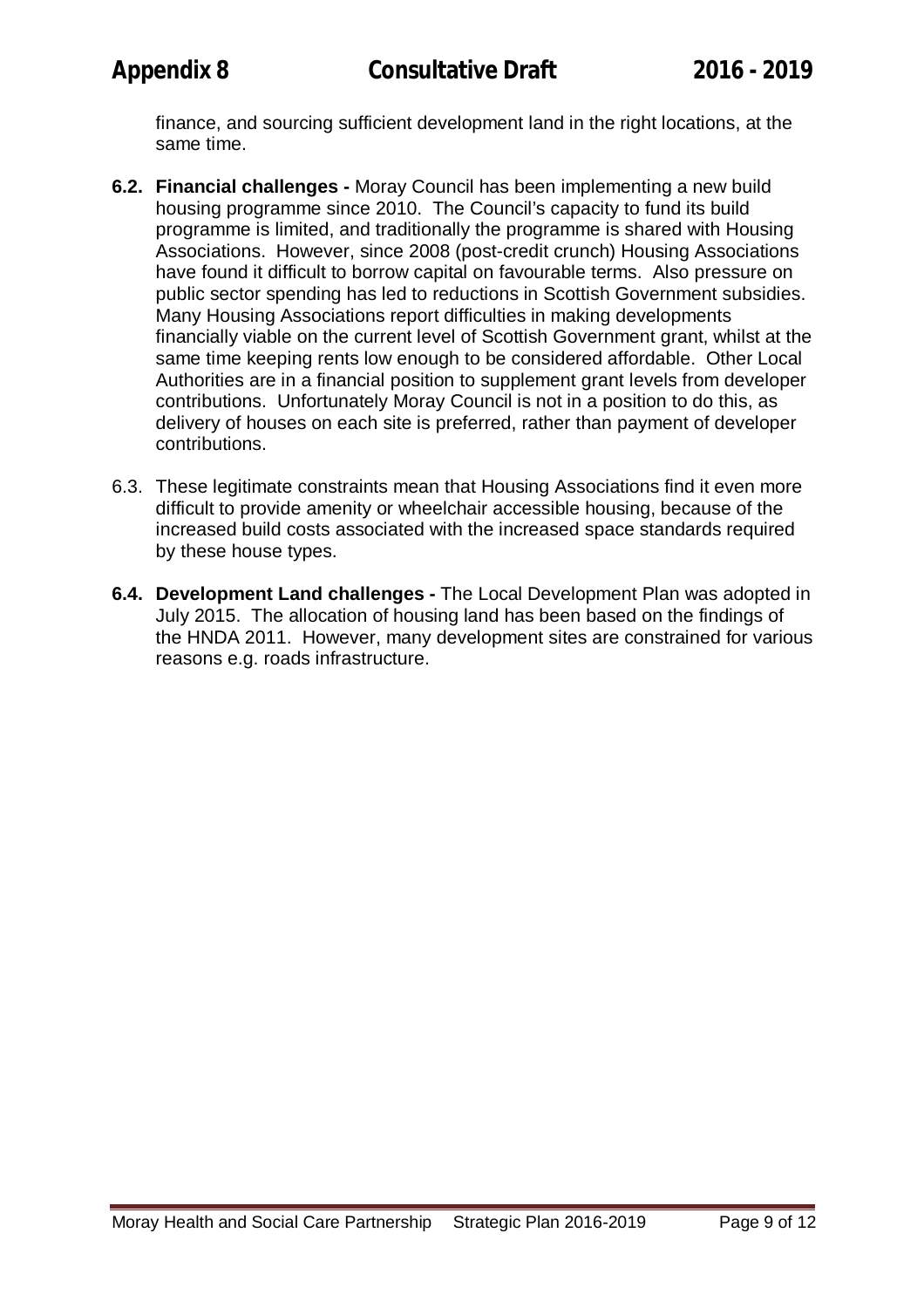# **7. Resources**

7.1. Allocated housing resources which will contribute directly to the outcomes within the Strategic Plan are detailed in the table below, though not all budget listed will transfer to the Integration Authority. There are no plans to transfer any staff members in these service areas from the Council to the Integration Authority at present.

| <b>Service</b>                                                               | <b>Budget</b>                                                     | 2014/15<br><b>Outturn</b> | 2015/16<br><b>Budget</b><br>allocation | 2016/17<br><b>Budget</b><br>allocation |
|------------------------------------------------------------------------------|-------------------------------------------------------------------|---------------------------|----------------------------------------|----------------------------------------|
| Homelessness/<br><b>Housing Options</b><br><b>Services</b>                   | <b>Moray Council General</b><br><b>Services</b>                   | £0.789M                   | £0.885M                                | <b>TBC</b>                             |
| <b>Housing Support</b>                                                       | <b>Moray Council General</b><br><b>Services</b>                   | £1.071M                   | £1.117M                                | <b>TBC</b>                             |
|                                                                              | Moray Council new build<br><b>Scottish Government subsidy</b>     | £4.602M                   | £3.678M                                | <b>TBC</b>                             |
| New Build affordable<br>housing programme                                    | Moray Council new build<br>expenditure                            | £4.124M                   | £7.656M                                | <b>TBC</b>                             |
| (approx. 40% allocated to<br>specialist/amenity<br>housing)                  | Hanover Housing Assoc new<br>build Scottish Government<br>subsidy | <b>TBC</b>                | <b>TBC</b>                             | <b>TBC</b>                             |
|                                                                              | Hanover Housing Assoc new<br>build expenditure                    | <b>TBC</b>                | <b>TBC</b>                             | <b>TBC</b>                             |
| <b>Disabled Adaptations</b><br>(Private Sector housing<br>- Care and Repair) | <b>Moray Council General</b><br><b>Services</b>                   | £0.385M                   | £0.605M                                | <b>TBC</b>                             |
| <b>Disabled adaptations</b><br>(Council housing)                             | <b>Moray Council Housing</b><br><b>Revenue Account</b>            | £0.396M                   | £0.500M                                | <b>TBC</b>                             |
| <b>Disabled adaptations</b><br>(Housing Association)                         | <b>Scottish Government</b>                                        | <b>TBC</b>                | <b>TBC</b>                             | <b>TBC</b>                             |
| Grass cutting scheme<br>(Council Housing)                                    | <b>Moray Council Housing</b><br><b>Revenue Account</b>            | £0.060M                   | £0.062M                                | <b>TBC</b>                             |
| Home Energy<br><b>Efficiency Programme</b><br>(HEEPS)                        | <b>Scottish Government funding</b><br>allocation                  | £0.913M                   | £1.015M                                | <b>TBC</b>                             |
|                                                                              | <b>Energy Company Obligation</b><br>(ECO) funding                 | <b>TBC</b>                | <b>TBC</b>                             | <b>TBC</b>                             |

7.2. Joint working between housing providers and Health and Social Care has provided an opportunity to invest housing resources in services which will either prevent delayed discharges or emergency admissions, or which will facilitate self care and/or unpaid care, and therefore have the potential to ease pressure on health and social care services. Existing joint working provides a strong position to build on as the integration agenda develops.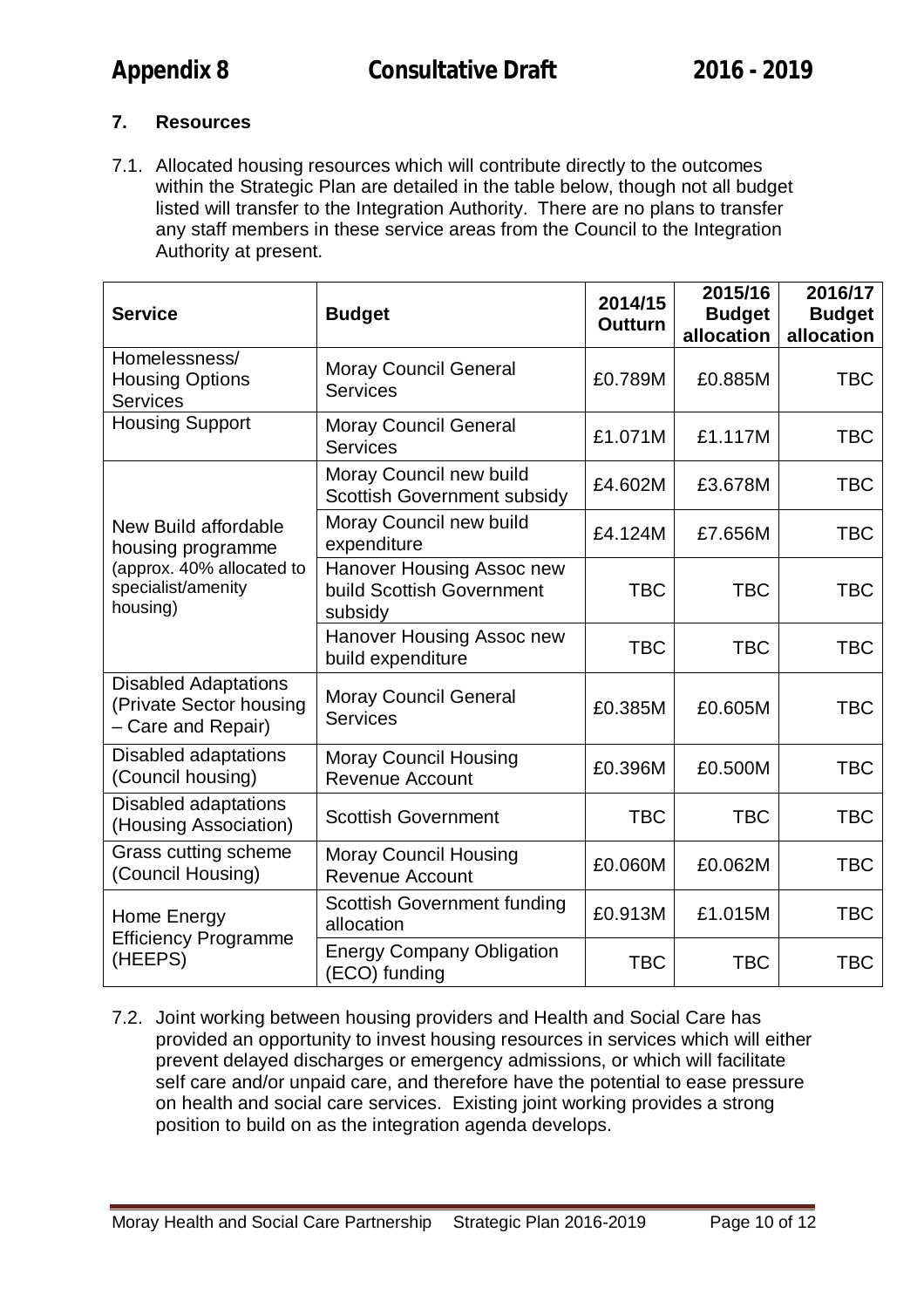## **8. Evidence Gaps and Influencing HNDA 2016/17**

- 8.1. Work will begin on Moray's next HNDA during 2016. The findings will influence the next Local Housing Strategy (2018 -2023) and the next Local Development Plan. Health and social care partners are encouraged to contribute to the development of the next HNDA, with a view to influencing the strategic direction of both the LHS and the LDP. In particular contributions are welcomed in the following areas:
	- 8.1.1. **Mental Health** The HNDA 2011 states that it would be strengthened by inclusion of evidence of housing needs relating to people with mental health problems. The Housing Authority would welcome assistance from the Integration Board on improving the evidence base in this area.
	- 8.1.2. **Extra Care Housing** The HNDA 2011 also states that it would be strengthened by more research into demand for increased supply of extra care housing in Speyside Housing Market Area. The Housing Authority would welcome assistance from the Integration Board on improving the evidence base in this area.
- 9. As the Strategic Plan continues to develop over time, linkages between the strategic direction of the LHS and Strategic Plan would be more clearly stated if the **Health Needs Analysis** could be more explicit in the extent to which housing and housing services, or the lack of them, creates issues for health and social care. The Analysis could include:
	- Identification for the reasons for delayed discharge from hospital. This may be due to workforce issues, or availability of good quality care home places, rather than lack of availability of appropriate housing.
	- More information on the housing needs of "complex" admissions, and the form of housing that would facilitate discharge with a positive outcome.
	- More information on the housing circumstances of persons admitted following a fall, and the circumstances of the fall itself.
- 9.1. In general, strategic planning for care services and housing would benefit from:
	- An assessment of the form of **housing that would facilitate move on from supported**, re-abling, respite or other temporary accommodation and provide a positive outcome;
	- An assessment of the current and future **need for residential and care home places**, for when independent living is no longer a viable option;
	- An assessment of **the role of extra care housing**, best practice in building design and co-location of related health and social services e.g. day care.
	- An assessment of **respite services and day care provision**, to include gap analysis of different forms and locations of respite, to support unpaid carers.